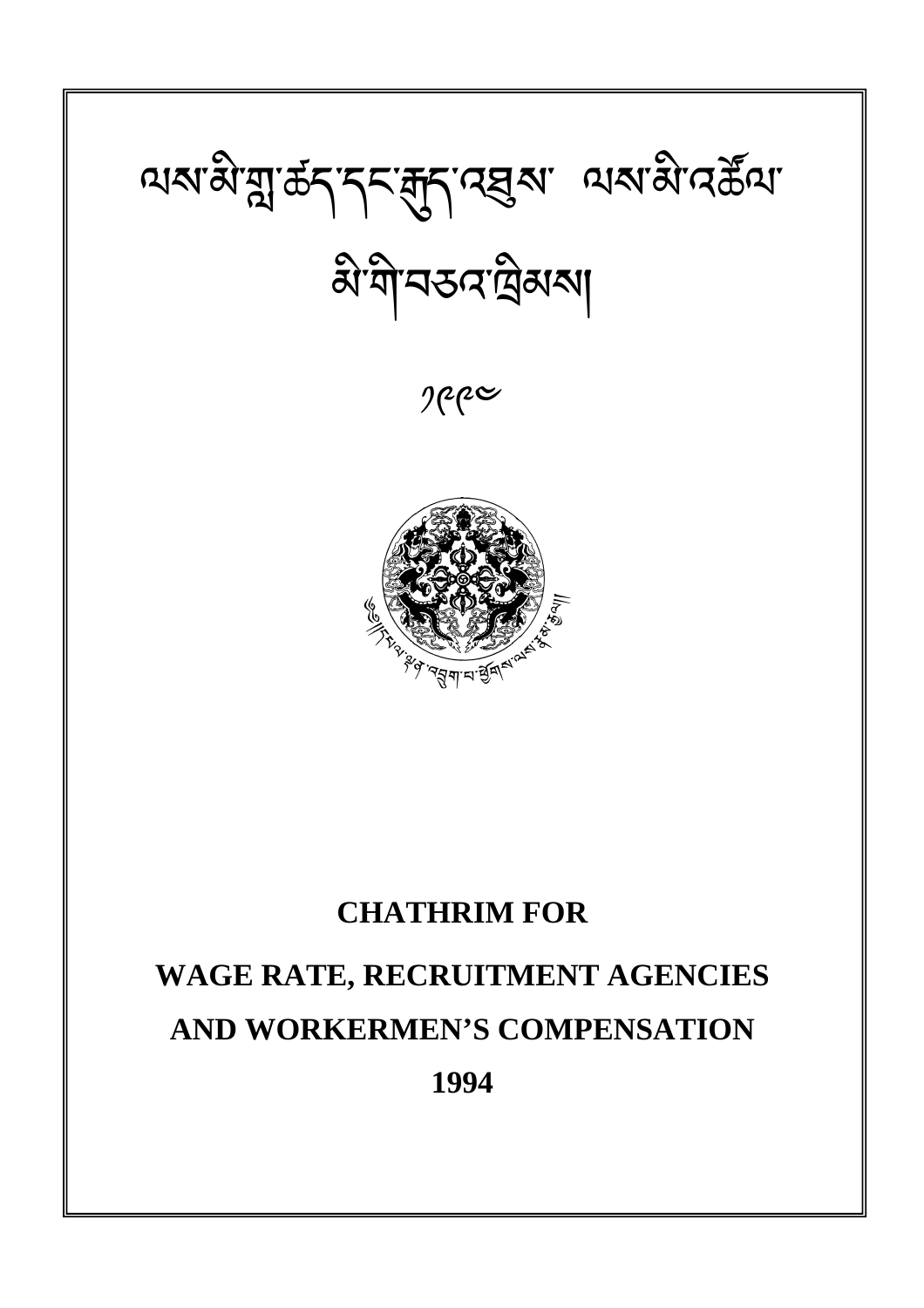#### **WAGE RATES**

#### **Chapter-I (Wage Rates for different Categories):**

1. The Wage Rates, terms and conditions outlined below shall be applicable to all employers for recruiting and engaging unskilled and skilled persons in Bhutan who are outside the Royal Civil Service (RCSC).

|    | WAGE RATE             |                              |
|----|-----------------------|------------------------------|
| 2. | Category              | Consolidated (P.M.)<br>Daily |
|    | L                     | 40.00<br>$1,200/-$           |
|    | Π                     | $36.00 \quad 1,080/$         |
|    | Ш                     | $33.00$ 990/-                |
|    | IV                    | $30.00$ 900/-                |
|    | V (National Work)     | $(A)$ Nu. 750/- $(M)$        |
|    | Force on Con-         | Nu. $650/-$ (F)              |
|    | solidated Pay)        |                              |
|    |                       | $(B)$ Nu. 600/- $(M)$        |
|    |                       | Nu. $500/-$ (F)              |
|    | VI (Daily Wage Emplo- | $(A)$ Nu. 22/- $(M)$         |
|    | yees)                 | Nu. $20/-$ (F)               |
|    |                       | (B) Nu. $15/- (M)$           |
|    |                       | Nu. $13/-$ (F)               |
|    |                       |                              |

3. Wage Rates at categories V & VI above are applicable at the dzongkhags given below ;

> A) above - Thimphu, Paro, Ha, Punakha, Wangdiphodrang and Bumthang.

> B) above - Chukha, Samchi, Gaylegphug, Chirang, Shemgang, S/Jongkhar, Tashigang, Pemagatshel, Mongar, Lhuntshi, Dagana and Tongsa.

4. Guidelines for category of skilled groups is at Annexure `A'.

#### **ANNEXURE `A'**

#### **CATEGORIES**

Category - I Gen. Mechanic Gr. II

Auto Mechanic Gr. I Lineman Gr. II Gen. Mechanic Gr. I Carpenter Gr. II

Lineman Gr. I Mason Gr. I

Lharib Gr. I Plumber Gr. I Plant Operator Gr. I Auto Electrician Gr. I Carpenter Gr. I Plant Operator Gr. I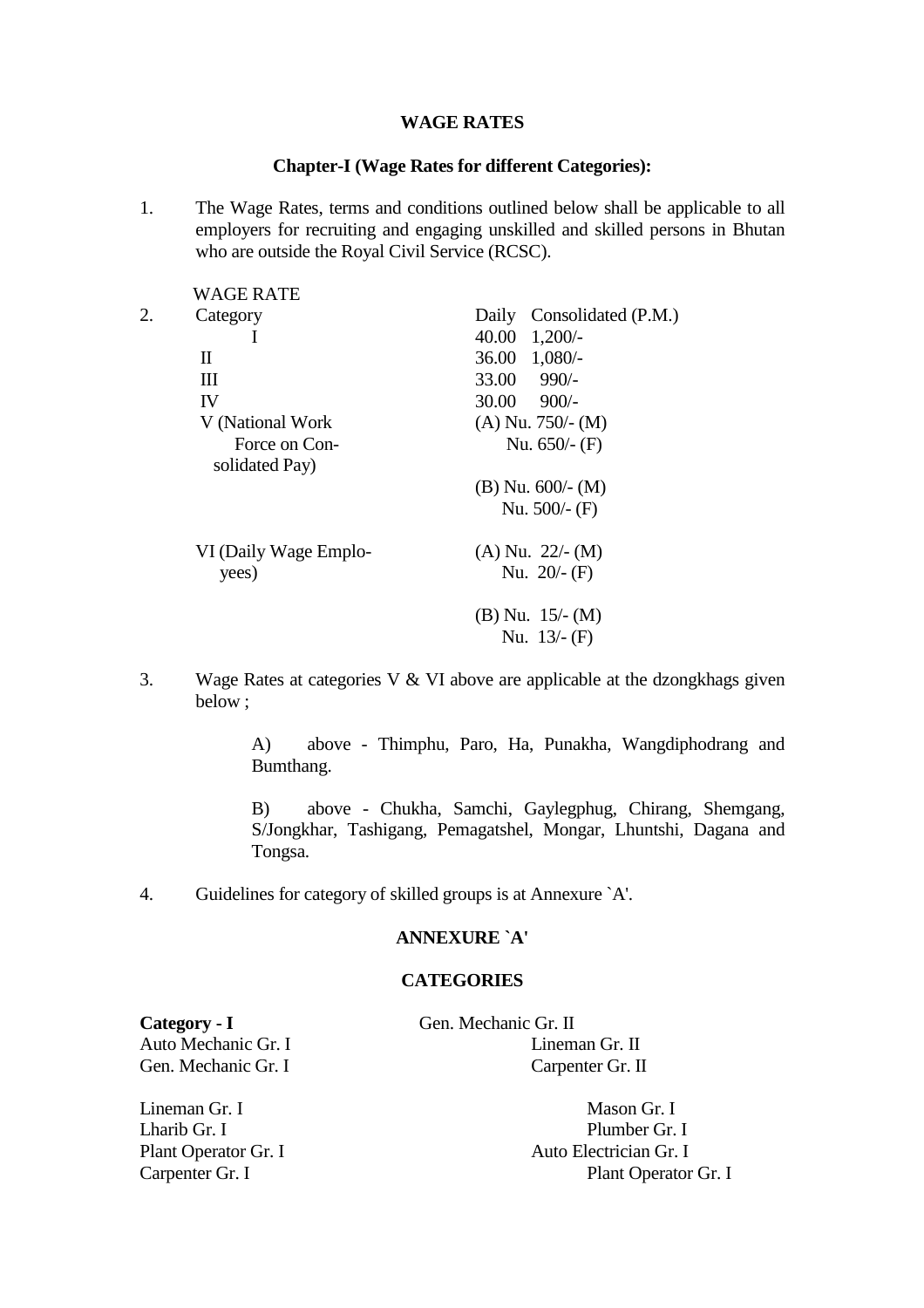| <b>Blacksmith</b><br>Lajabs (Work Supervisor) |  |
|-----------------------------------------------|--|
| Category - IV                                 |  |
| Sawyer Gr. II                                 |  |
| Wireman Gr. II                                |  |
| <b>Mechine Operator</b>                       |  |
| Sweeper                                       |  |
|                                               |  |
| Category - V                                  |  |
|                                               |  |
| National Work-Force on Con-                   |  |
| solidated pay.                                |  |
| Category - VI                                 |  |
| Daily Wage Employees                          |  |
|                                               |  |

#### **Chapter - II (General Regulations)** :

- 1) All contingency staff/persons engaged on Consolidated Pay or Daily Wage basis should be employed within category (I to VI) depending on their experience and grades of skill.
- 2) The level of wage rate is applicable to all throughout the Kingdom.
- 3) Working duration shall be 9 hours a day with one hour lunch break. The working timing shall be determined by the concerned authorities at the work-site depending on places and seasons.
- 4) The Government approved wage rate is valid until further order may be revised from time to time.
- 5) Persons paid on consolidated and daily wages will not be entitled for daily allowances (DA).
- 6) Carpenters (Zows) and masons (Dozows) of Gr. I taking lead responsibility as Zopons and Dozow Lopons on any construction work shall be paid extra Nu. 5/ per day.
- 7) This provision will not effect the Gungda Woola wage rates and its Chathrim.
- 8) Dzongdag and Gup should certify if possible, skill grades of carpenters, masons, painters, blacksmith etc. Similarly the Technical department and other employers should also issue certificate indicating skill grade while being sent to other employers. This is for the purpose of setting skill level and category.
- 9) The Ministry of Home Affairs shall monitor effectiveness of the structure of wages through the Dzongkhag and concerned employers.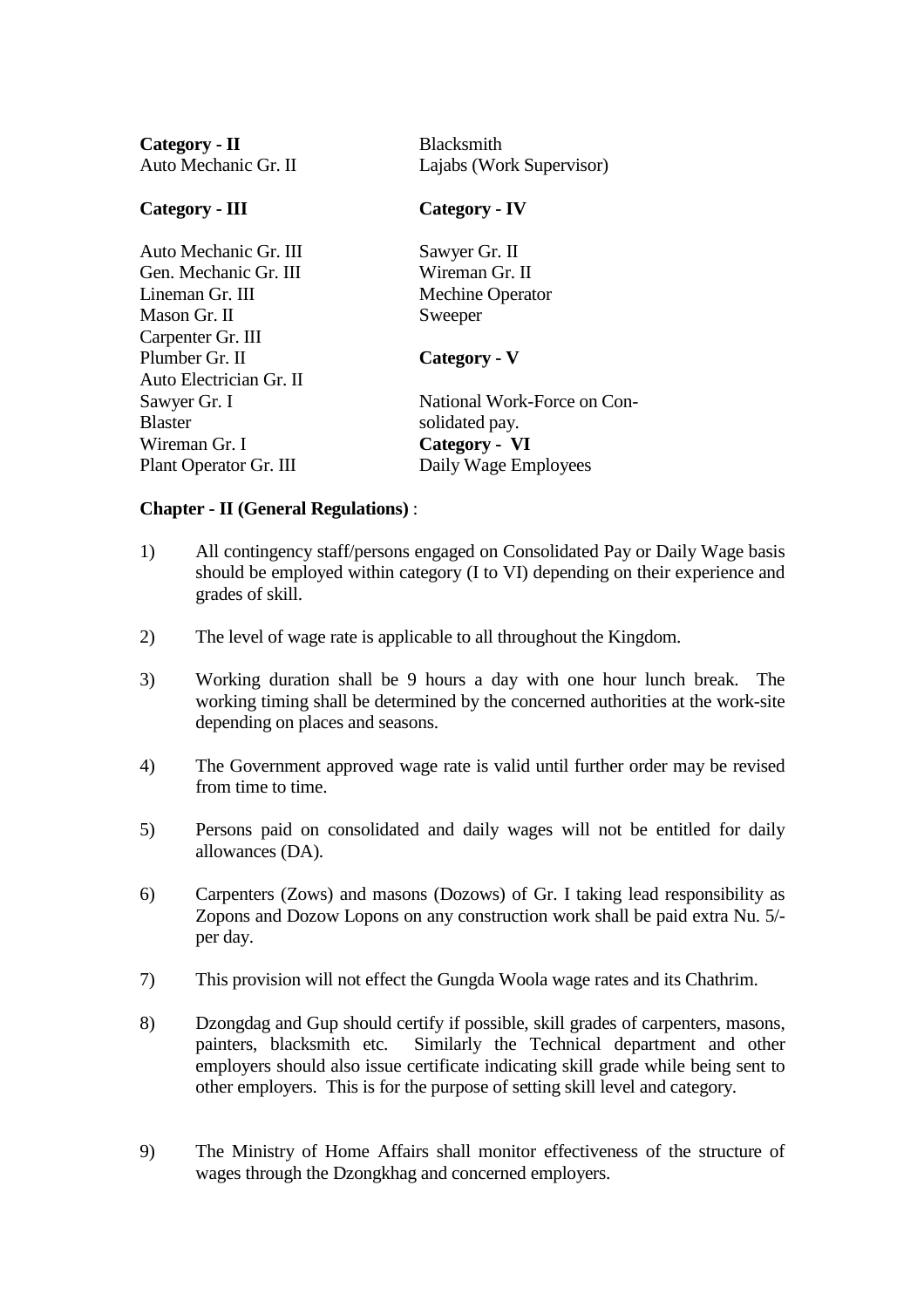#### **Chapter - III (Facilities & Benefits)** :

- 1) The above category work force will be eligible for work compensation as approved by the National Assembly Resolution 33 (58th) session 1979 or they shall have RICB Group Accident Insurance coverage paid by the employers.
- 2) Medical coverage will be given as far as practical free of charge within the country and as applicable to all the citizens.
- 3) Rations on payment shall be made available at the site whenever possible.
- 4) Material for temporary site living accommodation (bamboo mat) may be provided free of cost if deemed appropriate otherwise they will have to make their own arrangements except where specific provisions are made in these rules and regulations.
- 5) Transportation shall be borne by the concerned employer or reimburse the actual bus fare from the hometown to the place of work-site at the time of joining.
- 6) All workers of the consolidated pay category under this rule are entitled for one full day paid leave for every 6 working days. They are entitled to earned leave of 15 days. Any other leave of absence will be without wage or pay.
- 7) When the working hours exceed the specified 8 hours of work per day, employers should ensure overtime payment for the additional hours of work at one and a half times the rates applicable to normal working hours.

#### **Chapter - IV (Responsibilities of Employer & Employee)** :

- 1) Business and Industrial organizations shall be responsible for recruiting their own required work-force. The concerned department may assist and facilitate recruitment of national work-force as far as possible.
- 2) Employers may pay to new recruits on consolidated pay an advance equivalent to one month's pay at the time of initial appointment. It shall be recovered from their pay or wage on reasonable installment basis.
- 3) Training or orientation courses as incentives may be arranged for deserving employees by the employers and institute facilities for promotion to motivate and to promote labour productivity.
- 4) All employees should take adequate measures for safe working conditions and to avoid work hazards or even threat to life itself. The employer should ensure that all preventive measures are adopted.
- 5) Workers and employers should have contractual agreement in writing.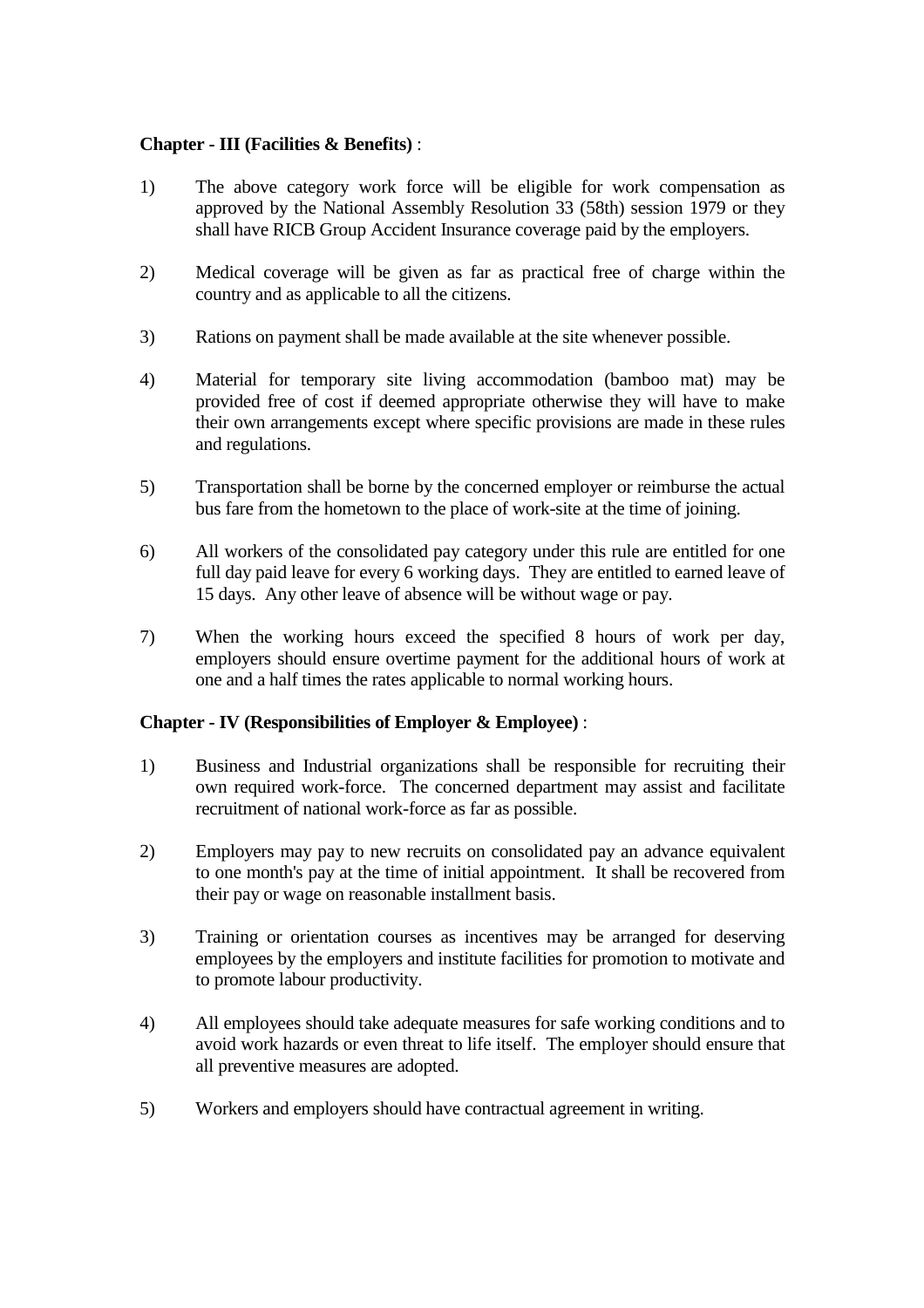#### **Chapter - V (Rules & Regulations for Recruiting Agencies)** :

- 1. There shall be a labour Recruiting Agency or Agencies licenced or authorised by the Royal Government from time to time. They shall be guided by the rules and regulations as follows;
- a) Initially there will be four Recruiting Agencies and more, if required operated by the government as well as in private sector.
- b) All Agencies shall hold licence or authorisation from the government. Licence shall be issued as per existing rules of the Trade Ministry.
- c) N.W.F. may be recruited from any parts of the country.
- d) No one shall be recruited against their will not by coercion or other unfair means.
- e) All recruiting agents shall hold an Identity Card and copies forwarded to the Home Ministry who will advise the Dzongkhags properly.
- f) The agents shall not indulge into any activities detrimental to public interest, Law & Order and government policies.
- g) The recruiting agencies may publish or publicise materials relevant to the conduct of their labour recruiting business.
- h) The cost of transportation of each national worker through most decreed route will be paid as at para-5 of Chapter III.
- i) The Agency may also claim a recruiting fee........ from the employer for each National Work Force recruited by it.
- j) They shall recruit persons between the ages of 17 to 56.
- k) A quarterly report of the persons recruited by the agency shall be submitted to the Home Ministry.
- l) All agencies and employers shall adhere to the wage rate and terms and conditions promulgated by the government from time to time.
- m) Any dispute between the Agency and Employer shall be referred to the concerned head of the Department or Ministry.
- n) The dispute, if unresolved may be referred to the Home Ministry whose decision shall be final and binding.
- o) Home Ministry shall monitor the performances of the recruiting agencies.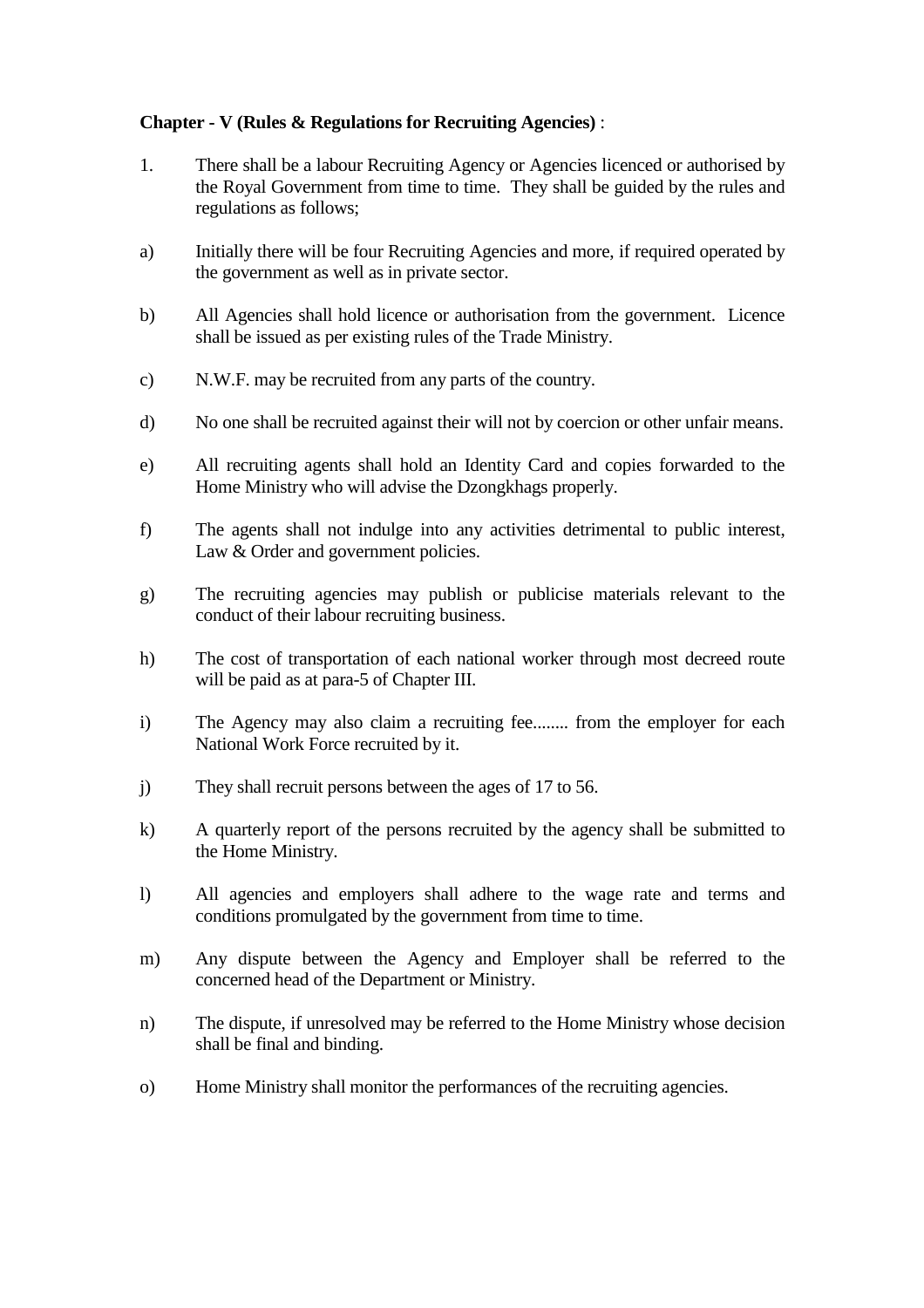#### **Chapter - VI** :

- a) The above provisions will be effective from........ 1988.
	- b) This will supersede all previous circulars with effect from the date of issue of the above regulations.

#### **BOND BETWEEN EMPLOYER AND EMPLOYEE**

We are pleased to appoint you for one year with the salary of Nu. …………………./- on the following terms and conditions with effect from .................................

- 1. For every satisfactory year of service, you will be paid Nu. 450/- which is equal to one Gungdawoola contribution;
- 2. You are entitled to 15 days paid leave plus Sundays and overtime payment as per rules;
- 3. You will be eligible for medical treatment and educational facilities as per rules;
- 4. Employer shall supply materials required for temporary hutments at the work site;
- 5. While reporting to the work site, you will be given the following incentives by the employers;
	- (i) advance equivalent to one month's pay, recoverable in 12 installments.
	- (ii) Daily allowance as per approved Daily Wage Rate.
	- (iii) Nu. 15/- each for accompanying dependent.
	- (iv) Free transport from Dzongkhag to work site or reimbursement of actual bus fare.
- 6. You may nominate a person to receive workmen's compensation or insurance benefits provided under the rules;
- 7. This bond is further renewable upon mutual agreement.
- 8. As an employee of …………………… Departments/ Co; you shall abide by rule and regulations of the Department/Co ; which shall be in conformity with wage regulations of the RGOB and conduct yourself at all time as per code of conduct and ethics.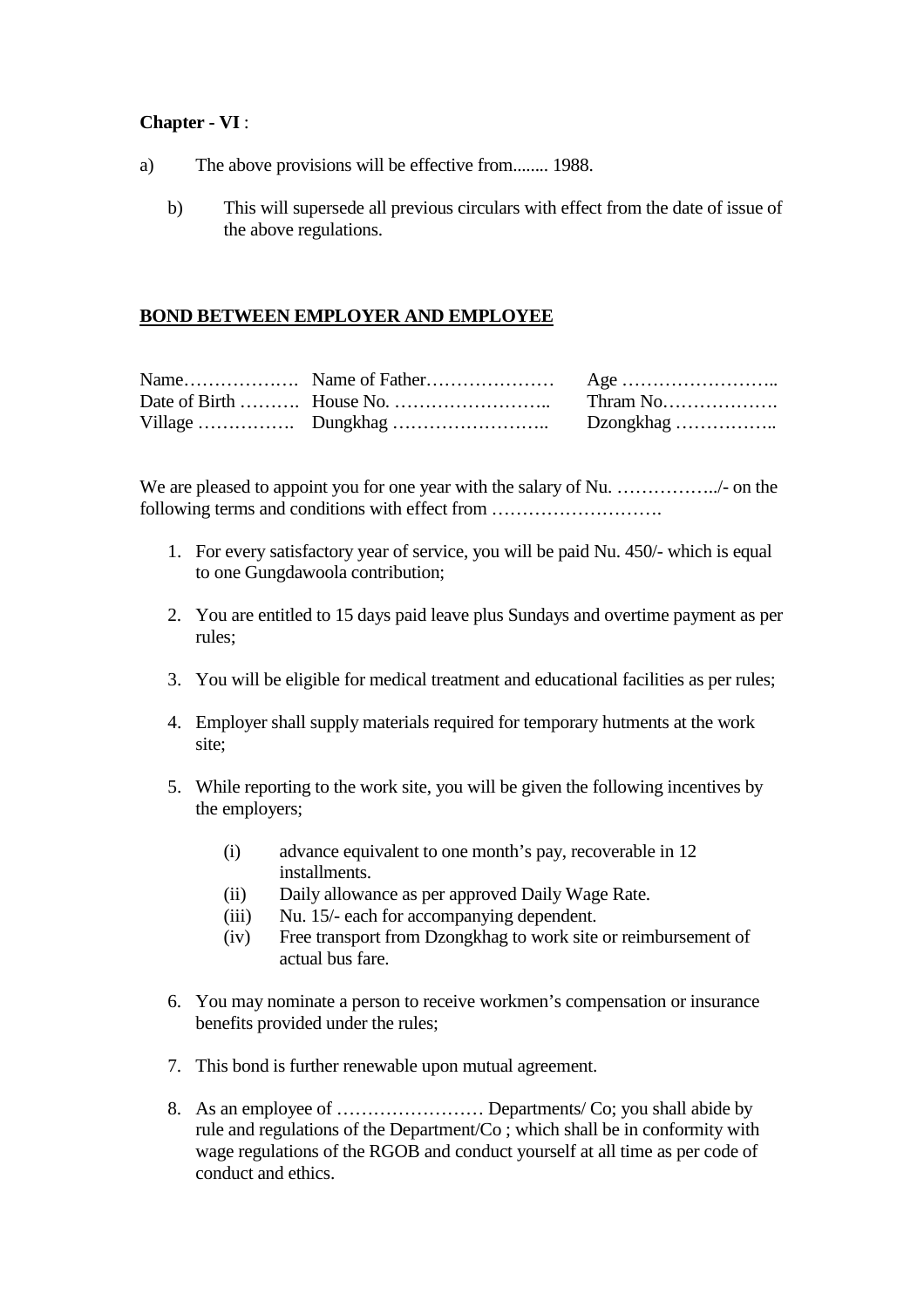- 9. Violation of any part of this bond by either party shall be liable to a Bah of Nu. 1,000/-.
- 10. I / We ………………….. having acquainted with the Wage Regulations freely and willingly accept to be employed as ……………… (title) by …………….. on behalf of ……………. (Agency).

As a token of acceptance of above appointment, I ……………………………… append my signature in the presence of …………………………. as witness.

| Signature of the Employer                       | Signature of the Employee                         |
|-------------------------------------------------|---------------------------------------------------|
| Name $\dots\dots\dots\dots\dots\dots\dots\dots$ |                                                   |
| Date $\ldots$ $\ldots$ $\ldots$                 | Date $\ldots$ $\ldots$ $\ldots$ $\ldots$ $\ldots$ |

Witness: Witness:

#### **PROCEDURE FOR RECRUITMENT OF NON-NATIONAL WORKFORCE**

#### **1. Applications**

- (a) Applications are submitted by labour recruiting agency or by the concerned employer in Bhutan or by the Department / Ministry / Commission to the Registration Division.
- (b) Giving types of required workforce as in annexure "A".
- (c) On approval of the requirement, the recruiters/ agencies/ employers have to give particulars of the persons as in annexure "B".
- (d) After approval the employer shall deposit Nu. 500/- per person in cash or a bank guarantee as security deposit which is refundable with interest in the case of cash deposits upon surrendering of the ID. Cards and repatriation certificate. Such deposit will not be required in the case of government organistion.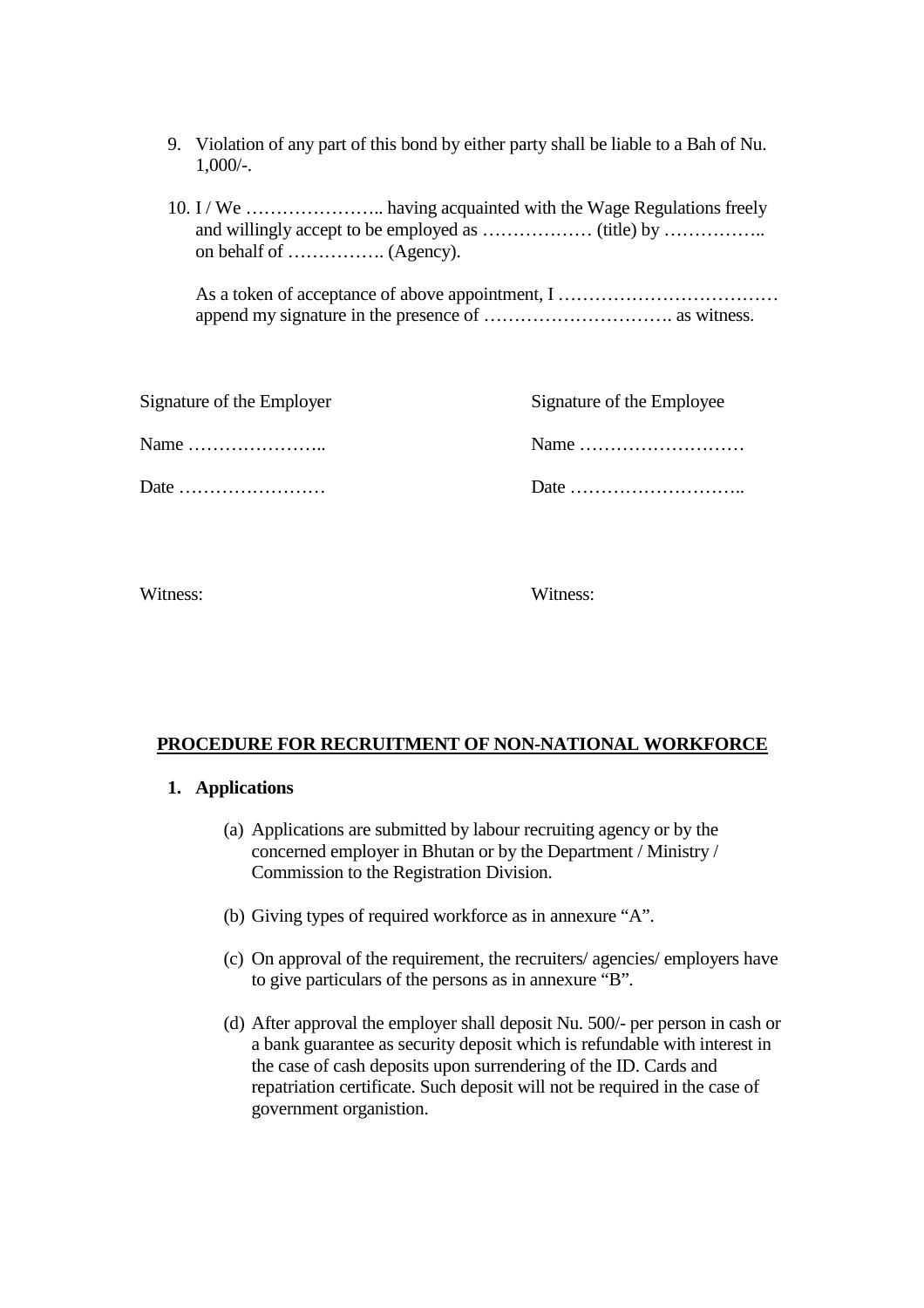#### **2. Eligibility of non-national workforce.**

- (a) Be of the age 20 to 50. Only single persons or bachelor are permitted.
- (b) Be physically and mentally fit and free from communicable diseases as specified in the prescribed form and supported by medical fitness certificate issued by a doctor of a hospital in Bhutan.
- (c) Having skills or experience in the field of work for which labour is required.
- (d) Possess valid identity documents or certificate of nationality.

#### **3. Approving Authority (Ministry of Home Affairs).**

- a) There is a committee composed of officials of:
	- Ministry of Home Affairs.
	- Royal Civil Service Commission.
	- Ministry of Trade, Industry and Power.
	- Division of Registration.
- b) Registration Division serves the committee for processing the applications in the light of the criteria of eligibility stated at para 2 above and presents the applications to the committee for consideration.
- c) All non-national worker will be issued I.D. card for a contract period of maximum one year.

#### **4. Penalties & Fines.**

- a) Should any agency or employer violate regulations of the Registration Division by employing illegal workers, they will be fined Nu. 1000/- per person whether such workers are employed in rural or urban areas and the illegal workers will be repatriated.
- b) Based on the degree of violation committed, the offender shall be liable to:
	- 1) Shall be issued with a notice of warning in writing in the first instance.
	- 2) Loss of labour recruitment recruitment permission for one year in the second instance.
	- 3) Termination of contract licence for a period of two years in the third instance.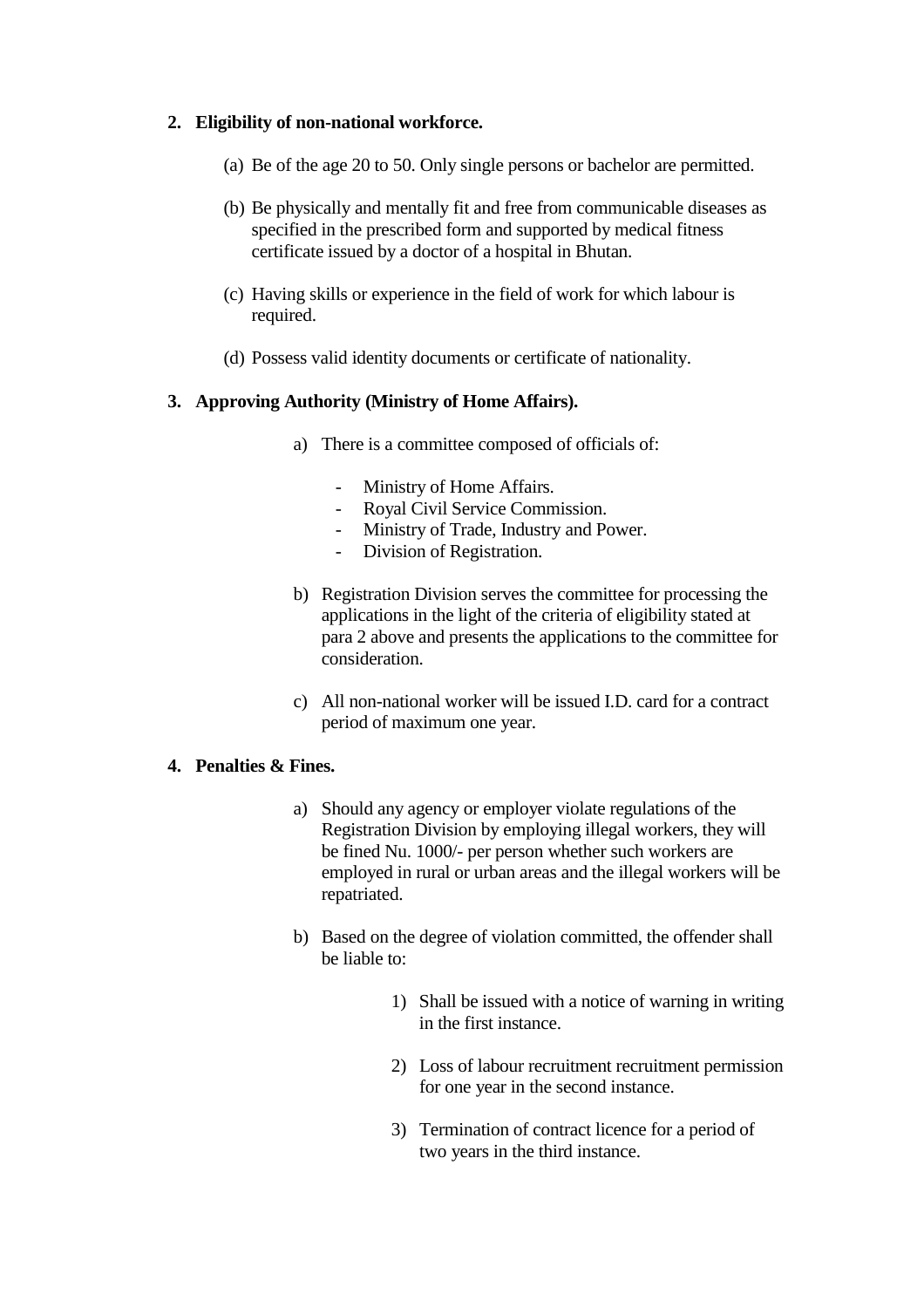- c) If the Ministry fails to resolve a dispute and the agency/ employers failed to abide by the committee decisions and that of the Home Ministry, a charge-sheet is forwarded to theThrimkhang for legal proceedings.
- d) If an agency or employer failed to repatriate non-national workers at the exit points (Phuntsholing/ Samtse/ Samdrup Jongkha/ Gaylegphug and other check post), the security deposit of Nu. 500/- is not refunded and becomes the government revenue as a penalty including interest accrued thereof.

#### **5. Priorities to be considered by the Committee.**

- a) Royal Government projects/ Government of India aided projects/ internationally aided projects.
- b) Industry/ construction sectors.
- c) Non-national workers are permitted only when Bhutanese nationals are not available.

#### **6. Regulations for Entry Permits**

- a) The sanctioned strength of non-national workers has to be presented to the Immigration Office at the entry points at Samtse, Phuntsholing, Gaylegphug, Samdrup Jongkha and Thimphu.
- b) Form  $B(1)$  is submitted to the Immigration Office at entry points for obtaining non-national ID Cards.
- c) The Immigration Office issues non-national ID cards for the approved duration ensuring criteria mentioned at para 2 above.
- d) The recruiters/ employers then are free to take their nonnational workers to the specified work site.

#### **7. Repatriation/ Exit of Non-national Workers**

- a) On completion of contract work, the local recruiting agency/ employers concerned are required to repatriate the non-national workers.
- b) They will then request the Registration Division for releasing security deposit or the bank-guarantee and surrender ID cards along with repatriation certificate.
- c) Registration Division will then issue exit permits and cancel ID cards of the repatriated non-national workers, and refund security deposit along with interest accrued thereon.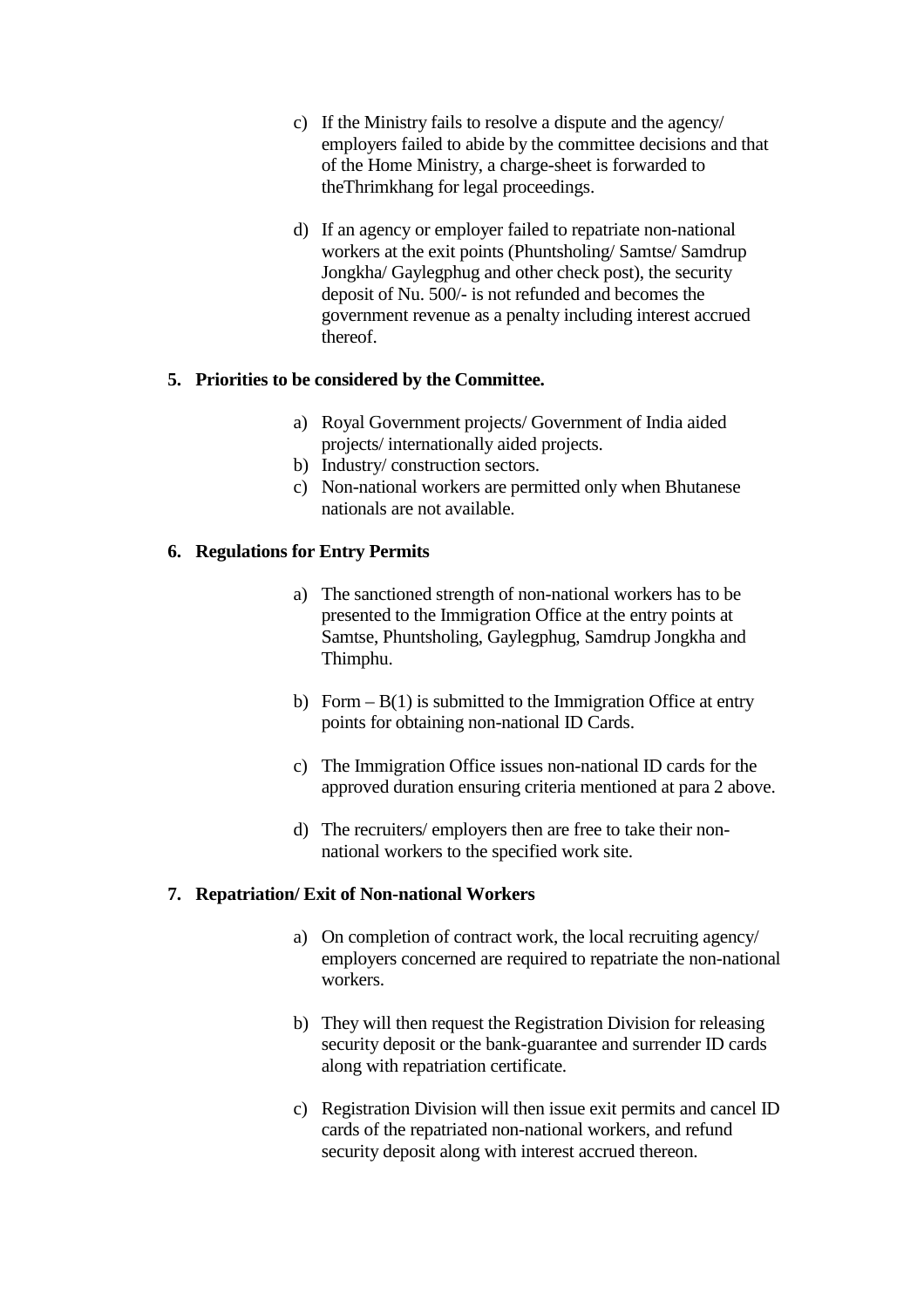#### **8. Ceiling and Restrictions.**

- a) The Division of Registration and the Home Ministry ensures that no more then 30,000 non-nationals are recruited at any one time.
- b) Permit to recruit non-nationals will not be approved if the category of workforce requested is locally available.
- c) Only skilled persons and technicians not available within Bhutan will be approved by the committee.

#### **WORKMEN'S COMPENSATION**

The "Workmen's Compensation" provision was approved by the National Assembly vides resolution No.33 of the  $50<sup>th</sup>$  session (1979). It will be superseded by the following:-

- 1) **Partial Disablement: -** Whereby a person has lost any of his limbs, eyes, has become partially deaf or sustained permanent debilitating physical injury while at work but can still earn a living will be entitled to receive Nu. 2,000/ = to Nu,  $10,000/$  = as compensation according to degree of injury suffered to be certified by a qualified medical officer of the Dzongkhag.
- 2) **Total Disablement or Death:-** When a person is totally disabled or dies due to accident at work site, he/ she or family will be entitled to:
	- i) Nu. 25,000/- as compensation.
- 3) In the event of accident, compensation can be claimed according to the above provisions 1 or 2, or as per insurance coverage arranged by the employer, which ever is higher.
- 4) **Medical Examination:** The workman, who has given notice of an accident, shall get himself examined by authorized medical officer free of charge. After careful examination of the injured workman, the authorized medical officer would certify whether the workman has become temporarily/ partially/ or totally disabled. Complete description of the temporary, partial, total disablement would be given by him in the prescribed Form "B" [ Appendix II]
- 5) (1) All compensations shall be claimed on the prescribed form "A" [Appendix I]. Along with the application form duly completed.